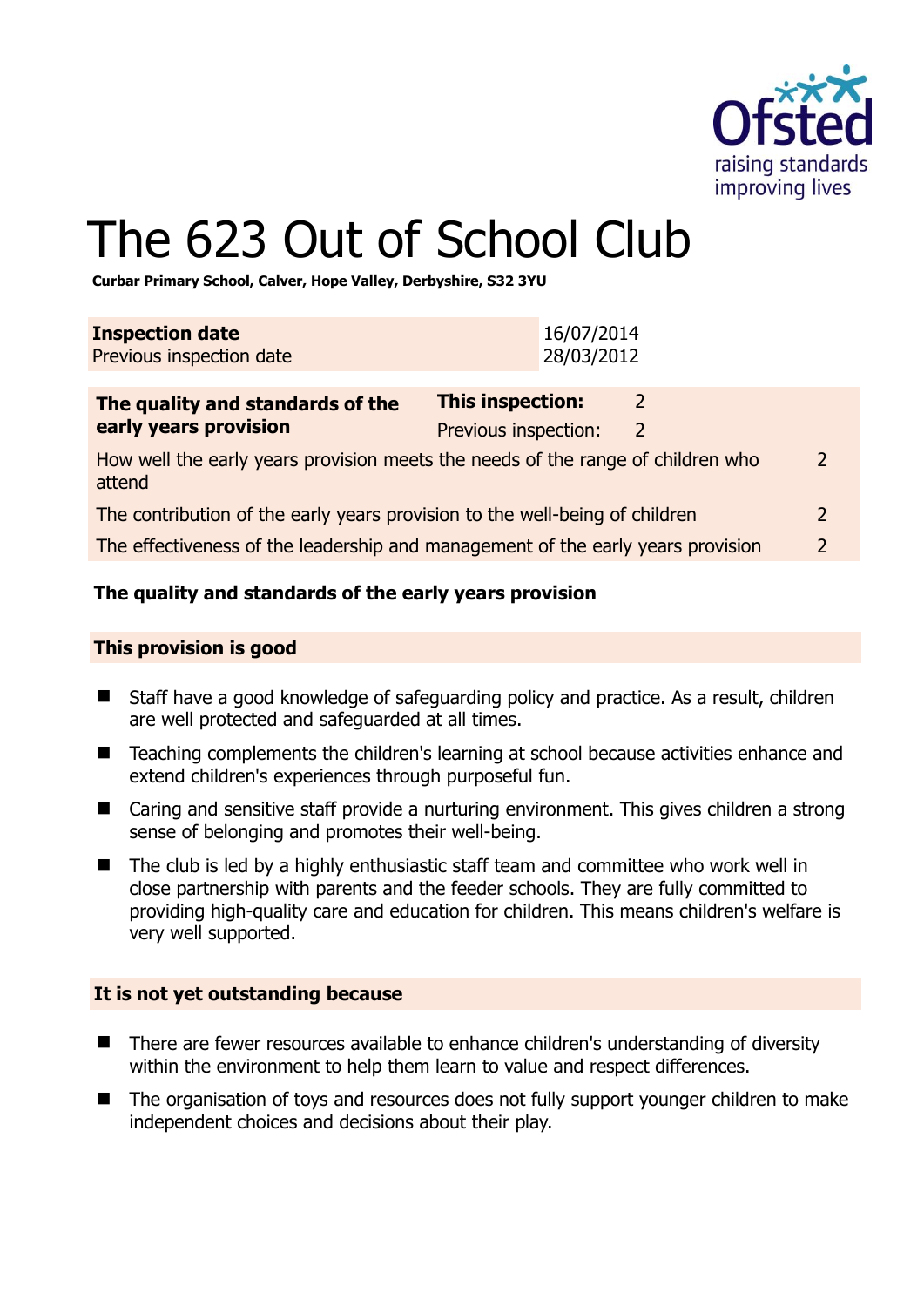# **Information about this inspection**

Inspections of registered early years provision are:

- scheduled at least once in every inspection cycle the current cycle ends on 31 July 2016
- scheduled more frequently where Ofsted identifies a need to do so, for example where provision was previously judged inadequate
- **•** brought forward in the inspection cycle where Ofsted has received information that suggests the provision may not be meeting the legal requirements of the Early Years Foundation Stage or where assessment of the provision identifies a need for early inspection
- **•** prioritised where we have received information that the provision is not meeting the requirements of the Early Years Foundation Stage and which suggests children may not be safe
- scheduled at the completion of an investigation into failure to comply with the requirements of the Early Years Foundation Stage.

The provision is also registered on the voluntary and compulsory parts of the Childcare Register. This report includes a judgment about compliance with the requirements of that register.

# **Inspection activities**

- $\blacksquare$  The inspector observed staff and children interacting during activities.
- $\blacksquare$  The inspector carried out a joint observation with the manager.
- The inspector looked at various documents, including policies and procedures, children's records, evidence of the suitability of staff and safeguarding procedures.
- The inspector viewed a sample of the children's development records.
- $\blacksquare$ The inspector spoke to parents to obtain their views on how the club meets the children's needs.

**Inspector**  Ruth Moore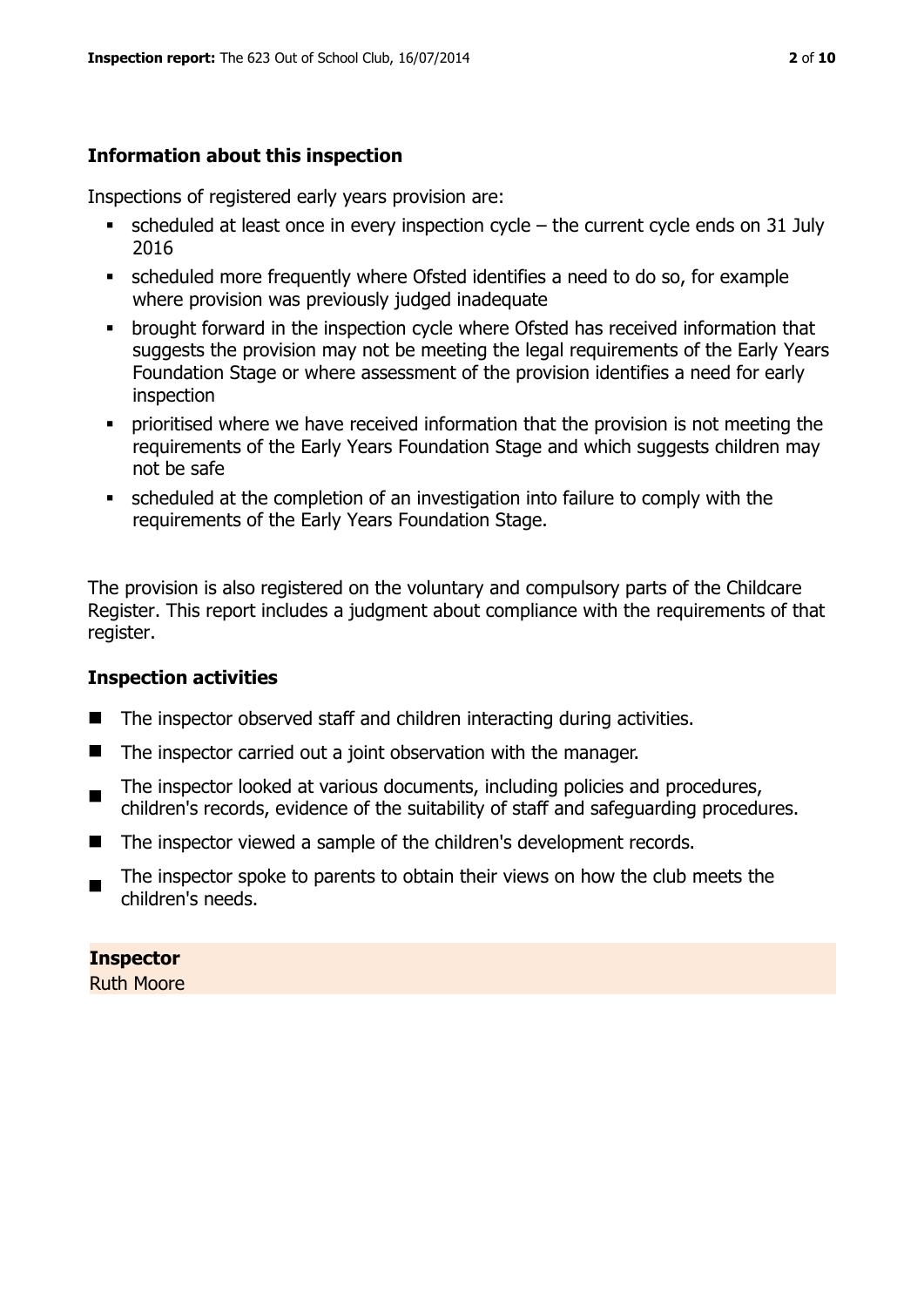# **Full report**

#### **Information about the setting**

The 623 Out of School Club was registered in 2000 on the Early Years Register and the compulsory and voluntary parts of the Childcare Register. It operates from a classroom within Curbar Primary School in Calver, Derbyshire. Children have access to the school playground and associated facilities. The club serves Curbar Primary School and other schools in the surrounding villages. The club is open Monday to Friday, from 3.00pm until 6.00pm, during term time. During school holidays the club is currently opening three days a week. Children attend for a variety of sessions. There are currently 40 children on roll, of whom 10 are in the Early Years Foundation Stage. The club employs four members of staff, three of whom hold an early years qualification at level 3 and one a qualification at level 2. The club is managed by a voluntary management committee.

#### **What the setting needs to do to improve further**

#### **To further improve the quality of the early years provision the provider should:**

- $\blacksquare$  extend children's understanding of diversity by increasing the current range of available resources, such as through visual displays and equipment
- $\blacksquare$  enhance younger children's independence, for example, by reviewing the organisation of resources in the playroom, to enable children to make more independent choices to support and extend their play and learning.

#### **Inspection judgements**

#### **How well the early years provision meets the needs of the range of children who attend**

Teaching is good. Staff have a very good knowledge and understanding of how to complement children's learning at school. They work very closely with the school teachers to identify and provide individual support for children's learning. Children are actively encouraged to voice their interests. Detailed information about the children's abilities is collected during the settling in period. Staff then carry out observations and assessments, which are linked to the Early Years Outcomes and the prime and specific areas of learning. This supports the planning of activities, which provide good levels of challenge appropriate to the children's ages and stages of development.

The club provides a calm and welcoming setting for the children who attend after school. Children are encouraged to explore ideas, learn from each other and to take part in shared thinking. This supports children's communication and critical thinking skills. It helps to motivate children to take part in new experiences and to learn through trial and error. It also ensures activities are purposeful and developmentally appropriate. For example, the craft table has a large collection of materials including coloured paper, scissors, straws and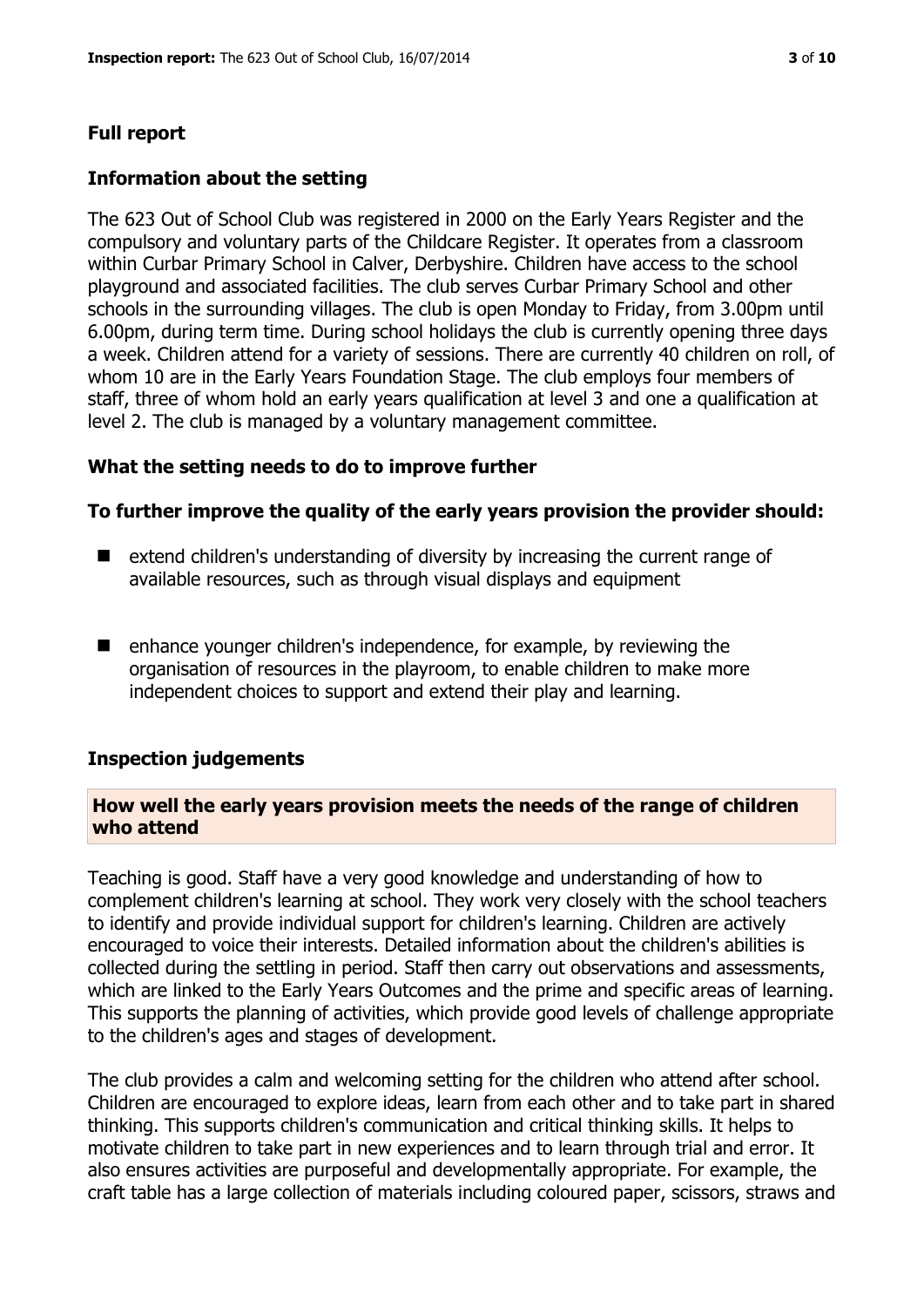a variety of fluffy balls. After a discussion between the children and a member of staff, the children decide they want to make animals. While the activity takes place, the member of staff asks open-ended questions which encourage the children to be imaginative and enhance their language skills. For instance, staff ask children what they will need to make a sheep and encourage them to tell them what they know about cows. The children enjoy showing others their creations and ask each other's opinions, demonstrating friendly behaviour towards each other. There is a strong emphasis on promoting the children's social development. Children of different ages play games together, and even the youngest actively participate, positively encouraged by the staff. This enhances children's self-confidence and skilfully supports the growth of self-esteem. The staff ask the children what they want to play with and also provide a variety of resources to ignite their interest. There is a good selection of toys and equipment, which allows easy access to promote children's choice. However, while this is good for older children, the organisation of this is not as effective for younger children in order to better support their independence and help them make decisions about their play.

Partnerships with parents are good. They receive comprehensive information about the setting prior to their children starting. Parents report that their children enjoy attending the out of school club, and are settled and happy. They receive verbal feedback from staff, about their children's well-being, when they collect them at the end of the session. Parents express a high regard for the service provided, and the friendliness and approachability of the staff.

# **The contribution of the early years provision to the well-being of children**

Staff are warm, friendly and help all children to feel included. Consequently, children are fully engaged in the activities on offer and are active participants in the club, growing in confidence as their ideas and wishes are valued and supported. Children are happy and confident as they eagerly move around the club, making independent choices about what activities they would like to take part in. This supports their emotional well-being effectively and promotes smooth transitions for children from school and their home. The staff are good role models with clear explanations as to why challenging behaviour is inappropriate. Any unwanted behaviour is calmly dealt with, while positive actions are praised and encouraged. All of this means children are developing a good sense of social responsibility and a sense of self-worth.

Children are supported to develop a good understanding of the importance of a healthy lifestyle. Children's health is supported well as they are offered foods that reflect a healthy, balanced diet and they always have access to a fruit bowl and drink. Children move freely between the indoors and the outdoors areas throughout the session. This means children learn that outdoor play is not just an activity for fair weather and, as a result, they benefit from lots of fresh air. Children increase their understanding about health and hygiene through established daily routines. For example, they learn to wash their hands after creative play and prior to eating food.

Through play and routines children are developing a good understanding of how they can keep themselves safe. Staff effectively prioritise children's safety and well-being, which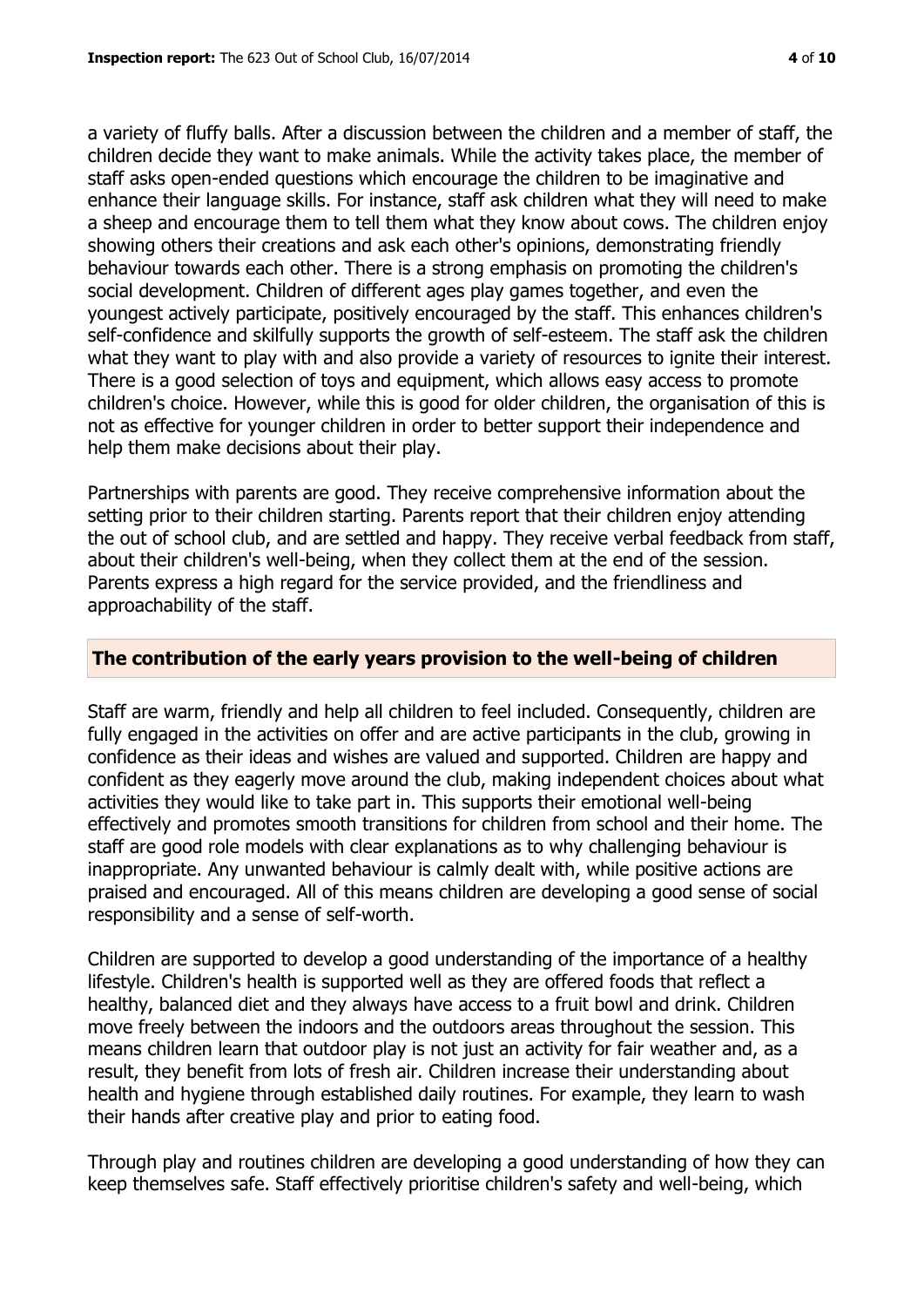ensures that children have an enjoyable and happy time at the club. Children's health and safety are given precedence as they play in a safe and secure environment. Risk assessments are methodical and are regularly updated to reflect any changes in the environment. Staff are vigilant and supervise the children very well. Children develop an excellent understanding of how to keep themselves safe at the club, and know how to follow the procedures when they practise the fire drill. This all contributes well to helping children progress in their learning and development as they move through school. Children learn about differences as other cultures are explored during festivals, such as Chinese New Year, Easter and Diwali. However, there are fewer resources available to expand on children's understanding of diversity, for example, with visual displays and more openended resources.

# **The effectiveness of the leadership and management of the early years provision**

The club is led by a highly enthusiastic committee, manager and staff team who are fully committed to providing high-quality care and education for children. Staff are well qualified. This has a positive impact on their knowledge and understanding of the Early Years Foundation Stage. Staff understand their responsibilities to safeguard children. They capably describe procedures that they would follow to protect children from harm or neglect, should a concern be raised. Recruitment procedures are robust, and all staff and committee members undergo checks to ensure they are safe and suitable to work with children. Staff are vigilant about the security of the premises and check all visitors before entry. They supervise children appropriately and carry out daily safety checks to ensure areas the children use are safe. This enables children to explore safely and freely. Accidents are monitored and there are clear procedures in place for the recording of these and the sharing of this information with parents. As a result, children are kept safe whilst at the club.

All staff show a clear understanding of the learning and development requirements, and strive to deliver an effective and enjoyable learning experience. Good adult-to-child ratios are maintained and staff are very well deployed, ensuring that children are well supported in their play and learning. New staff benefit from a full induction, which ensures they are quickly aware of the routines, policies and procedures. All staff are given good support and encouragement to develop their professional knowledge through training. Relevant policies and procedures are updated in line with current requirements. Since the last inspection by Ofsted, contractual procedures have been changed, so that information from parents about who has legal contact and parental responsibility for a child is now obtained. There has recently been a new committee who have responsibility for the management of the running of the club and changes have been implemented. Systems for self-evaluation are fully developed and there is a detailed action plan for the future. This includes the move to larger rooms within the host school to provide the children with even more exciting learning opportunities. Plans are in place to increase the children's understanding of communication and information technology, by introducing a dedicated technology room where the children will be able to access the already good ICT resources more easily.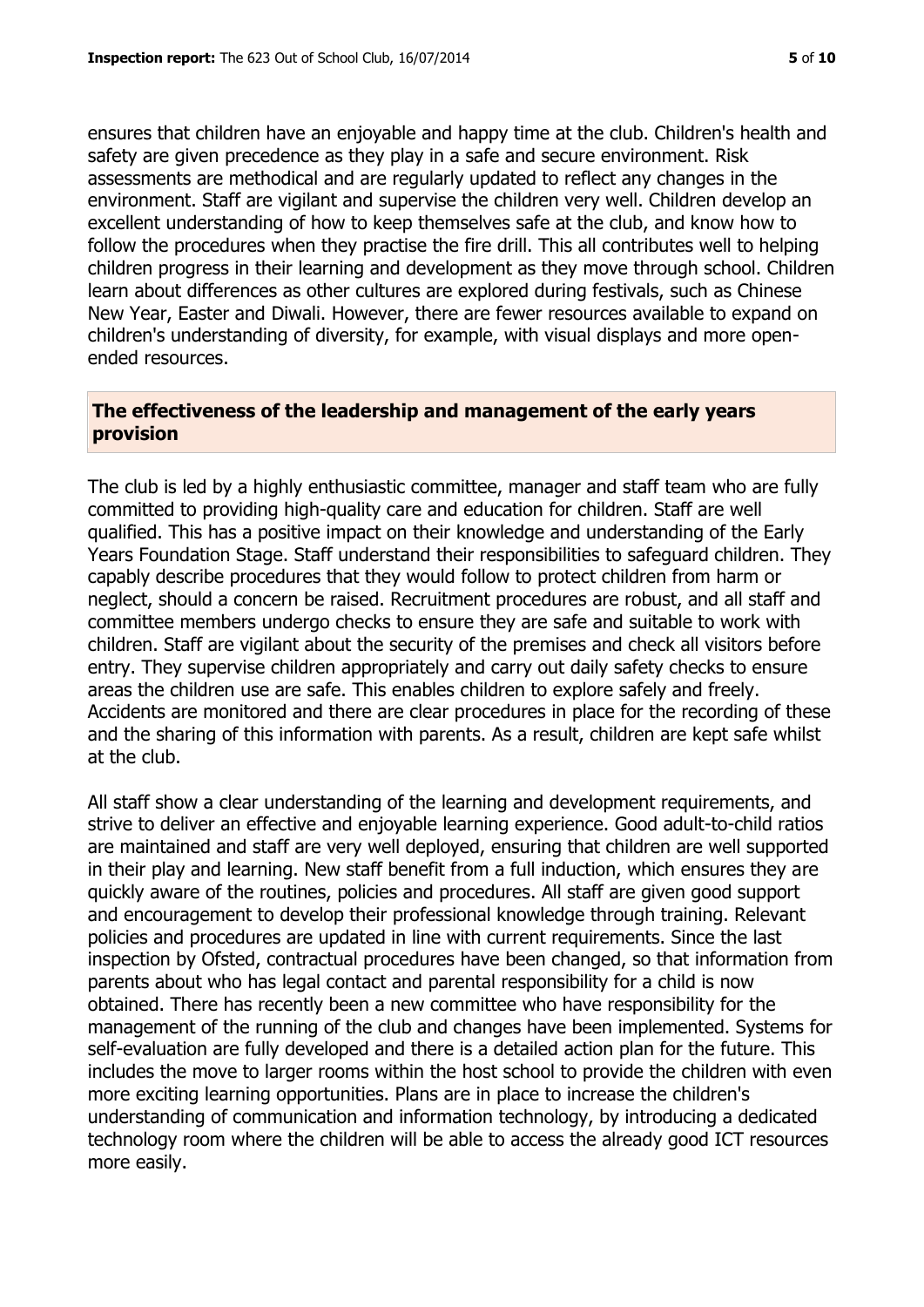Partnerships with parents are good. They receive good information about the setting prior to their children starting. Parents report that their children settled and happy, and enjoy attending the out of school club. They receive verbal feedback from staff, about their children's well-being, when they collect them at the end of the session. Parents express a high regard for the service provided, and the friendliness and approachability of the staff. Very good links with other professionals, particularly within the schools children attend,

actively promote their well-being and ongoing learning and development.

# **The Childcare Register**

| The requirements for the compulsory part of the Childcare Register are | Met        |
|------------------------------------------------------------------------|------------|
| The requirements for the voluntary part of the Childcare Register are  | <b>Met</b> |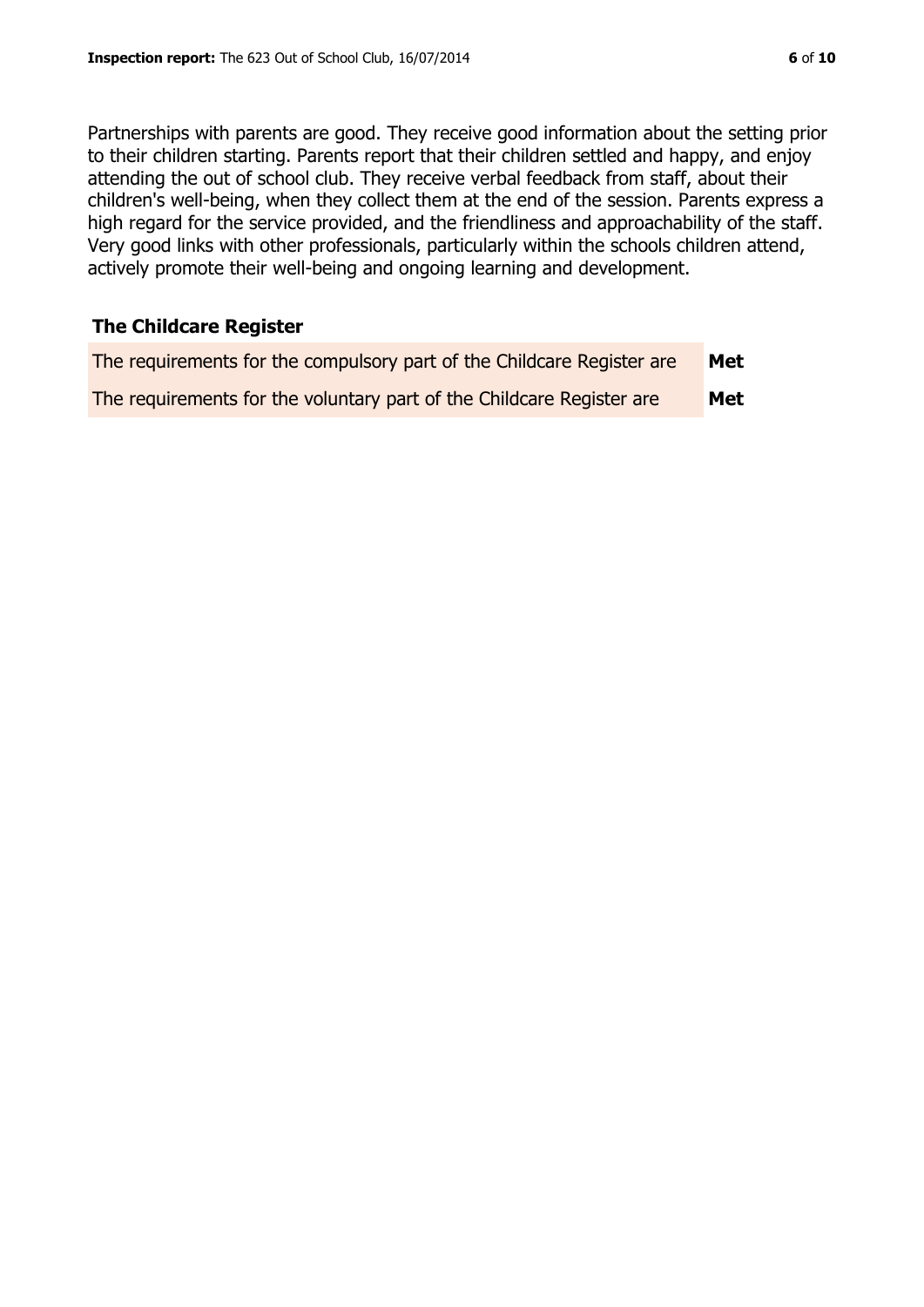# **What inspection judgements mean**

# **Registered early years provision**

| <b>Grade</b> | <b>Judgement</b>        | <b>Description</b>                                                                                                                                                                                                                                                                                                                                                                                |
|--------------|-------------------------|---------------------------------------------------------------------------------------------------------------------------------------------------------------------------------------------------------------------------------------------------------------------------------------------------------------------------------------------------------------------------------------------------|
| Grade 1      | Outstanding             | Outstanding provision is highly effective in meeting the needs<br>of all children exceptionally well. This ensures that children are<br>very well prepared for the next stage of their learning.                                                                                                                                                                                                  |
| Grade 2      | Good                    | Good provision is effective in delivering provision that meets<br>the needs of all children well. This ensures children are ready<br>for the next stage of their learning.                                                                                                                                                                                                                        |
| Grade 3      | Requires<br>improvement | The provision is not giving children a good standard of early<br>years education and/or there are minor breaches of the<br>safeguarding and welfare requirements of the Early Years<br>Foundation Stage. It will be monitored and inspected within<br>twelve months of the date of this inspection.                                                                                               |
| Grade 4      | Inadequate              | Provision that is inadequate requires significant improvement<br>and/or enforcement action. The provision is failing to give<br>children an acceptable standard of early years education and/or<br>is not meeting the safeguarding and welfare requirements of<br>the Early Years Foundation Stage. It will be monitored and<br>inspected again within six months of the date of this inspection. |
| Met          |                         | The provision has no children on roll. The inspection judgement<br>is that the provider continues to meet the requirements for<br>registration.                                                                                                                                                                                                                                                   |
| Not met      |                         | The provision has no children on roll. The inspection judgement<br>is that the provider does not meet the requirements for<br>registration.                                                                                                                                                                                                                                                       |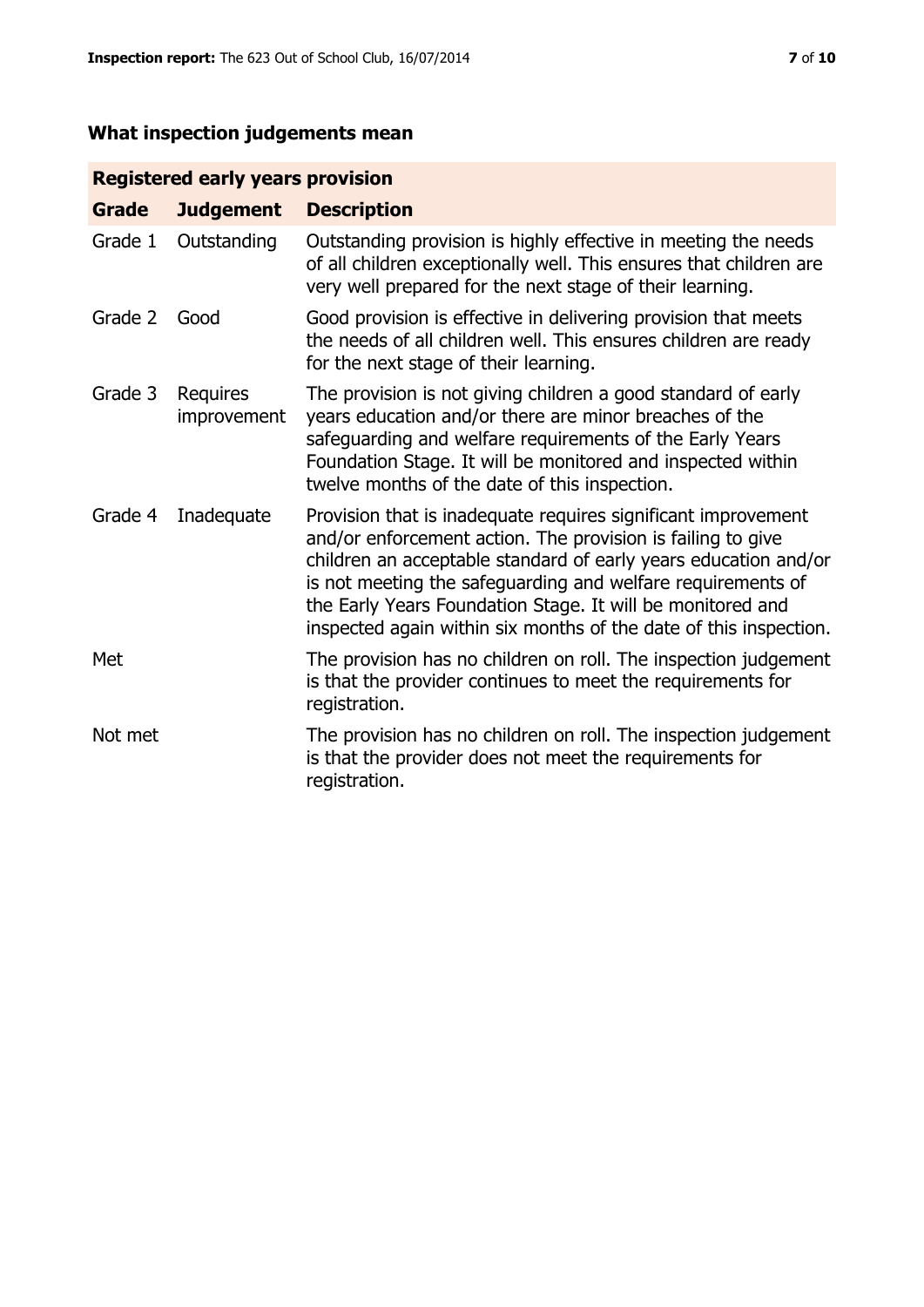#### **Inspection**

This inspection was carried out by Ofsted under sections 49 and 50 of the Childcare Act 2006 on the quality and standards of provision that is registered on the Early Years Register. The registered person must ensure that this provision complies with the statutory framework for children's learning, development and care, known as the Early Years Foundation Stage.

# **Setting details**

| Unique reference number       | 206209                               |
|-------------------------------|--------------------------------------|
| <b>Local authority</b>        | Derbyshire                           |
| <b>Inspection number</b>      | 871131                               |
| <b>Type of provision</b>      |                                      |
| <b>Registration category</b>  | Childcare - Non-Domestic             |
| <b>Age range of children</b>  | $0 - 17$                             |
| <b>Total number of places</b> | 16                                   |
| Number of children on roll    | 40                                   |
| <b>Name of provider</b>       | The 623 Out of School Club Committee |
| Date of previous inspection   | 28/03/2012                           |
| <b>Telephone number</b>       | 07796 165376                         |

Any complaints about the inspection or the report should be made following the procedures set out in the guidance *'Complaints procedure: raising concerns and making complaints* about Ofsted', which is available from Ofsted's website: www.ofsted.gov.uk. If you would like Ofsted to send you a copy of the guidance, please telephone 0300 123 4234, or email enquiries@ofsted.gov.uk.

# **Type of provision**

For the purposes of this inspection the following definitions apply:

Full-time provision is that which operates for more than three hours. These are usually known as nurseries, nursery schools and pre-schools and must deliver the Early Years Foundation Stage. They are registered on the Early Years Register and pay the higher fee for registration.

Sessional provision operates for more than two hours but does not exceed three hours in any one day. These are usually known as pre-schools, kindergartens or nursery schools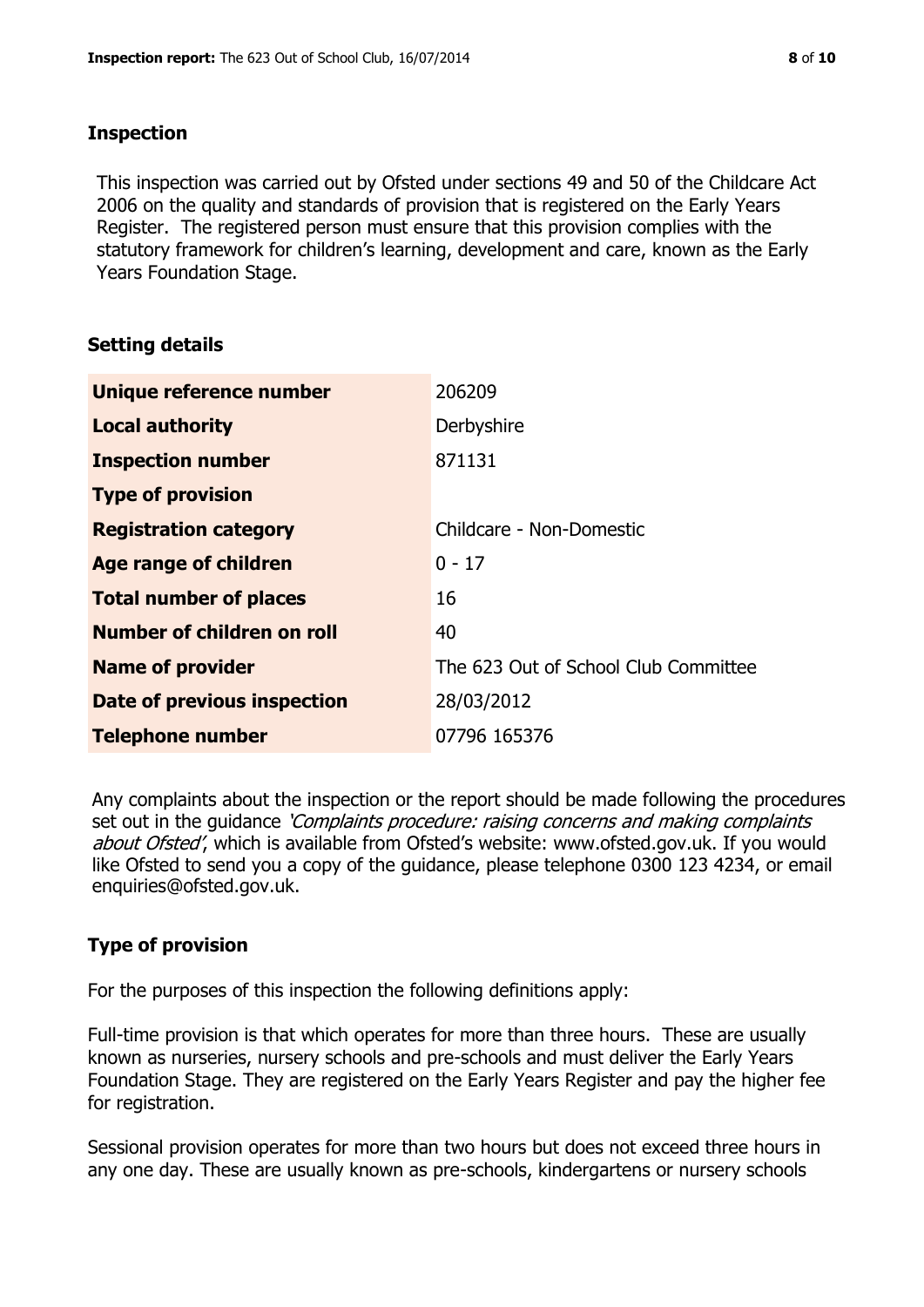and must deliver the Early Years Foundation Stage. They are registered on the Early Years Register and pay the lower fee for registration.

Childminders care for one or more children where individual children attend for a period of more than two hours in any one day. They operate from domestic premises, which are usually the childminder's own home. They are registered on the Early Years Register and must deliver the Early Years Foundation Stage.

Out of school provision may be sessional or full-time provision and is delivered before or after school and/or in the summer holidays. They are registered on the Early Years Register and must deliver the Early Years Foundation Stage. Where children receive their Early Years Foundation Stage in school these providers do not have to deliver the learning and development requirements in full but should complement the experiences children receive in school.